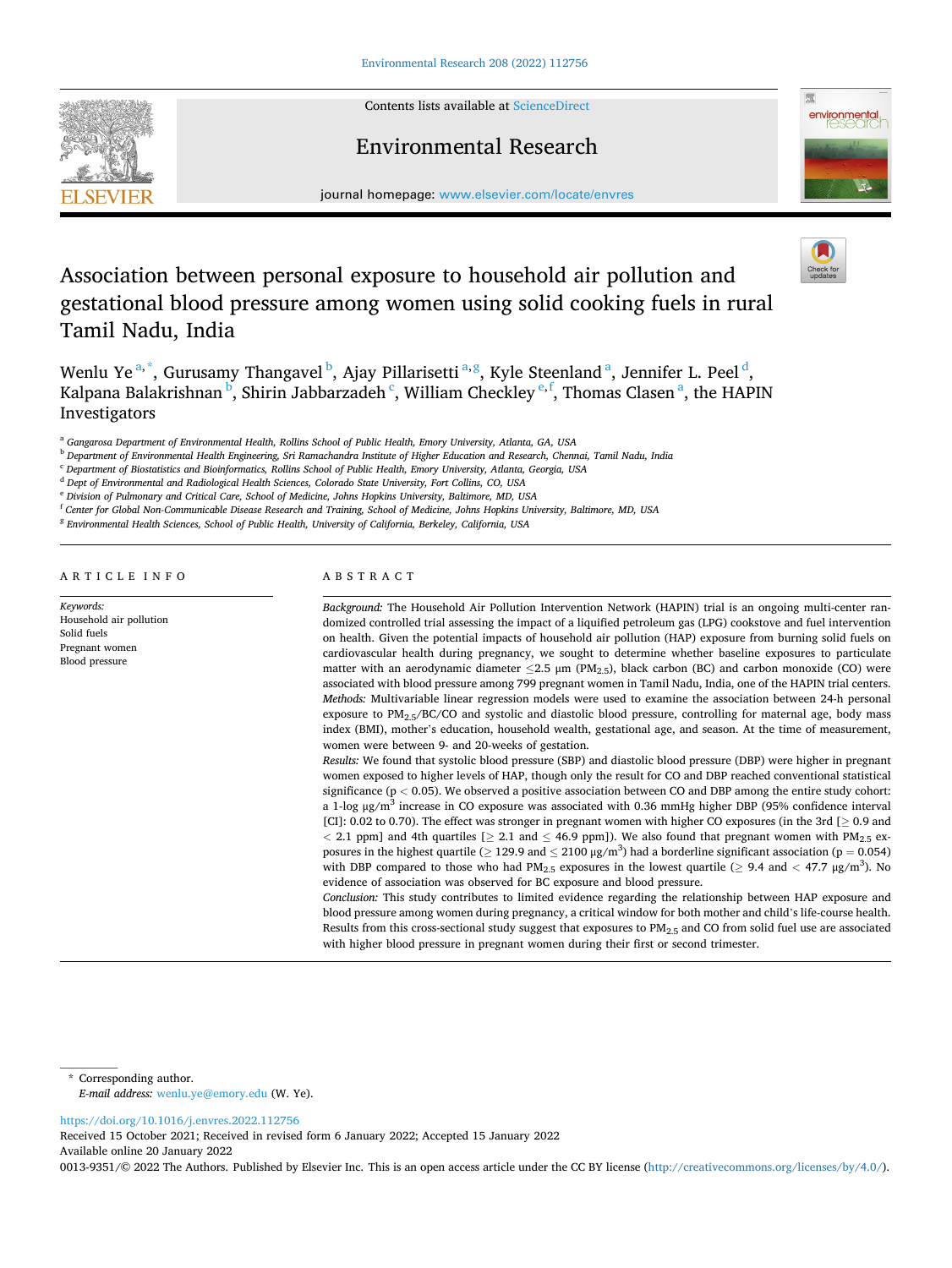#### **1. Introduction**

Although the use of solid fuels has steadily fallen in past decades, nearly half of the world's population – about 3.8 billion people – continue to rely on wood, animal dung, charcoal, and agricultural residues for cooking and heating ([Health Effects Institute, 2020](#page-6-0)). In India, the proportion of the population using solid fuels for cooking was 56.3% in 2019 ([Pandey et al., 2020](#page-7-0)). Burning solid fuels in poorly ventilated homes can result in dangerous levels of exposure to harmful household air pollutants, including fine particulate matter with an aerodynamic diameter of less than 2.5  $\mu$ m (PM<sub>2.5</sub>), black carbon (BC), and carbon monoxide (CO), among others. The most recent Global Burden of Disease (GBD) study reported that household air pollution (HAP) generated from solid fuel use contributed an average of 82.8  $\mu$ g/m<sup>3</sup> PM<sub>2.5</sub> in Indian households ([Pandey et al., 2020\)](#page-7-0). In 2019, exposures to HAP are estimated to have accounted for more than six hundred thousand deaths and 6.7% of total disability-adjusted life years (DALYs) in India ([Pandey](#page-7-0)  [et al., 2020](#page-7-0)). The main contributor to this disease burden is cardiovascular disease, and high systolic blood pressure (SBP) is the leading risk factor for cardiovascular diseases in India [\(Pandey et al., 2020\)](#page-7-0).

Elevated blood pressure has been linked to air pollution (particularly  $PM<sub>2</sub>$  s exposure) through an imbalance of lung autonomic nerve function, systematic oxidative stress, inflammation, and endothelial dysfunction [\(Brook et al., 2009](#page-6-0), [2010](#page-6-0), [2011\)](#page-6-0). The association between air pollution exposure and blood pressure is based mainly on findings from ambient air pollution studies ([Brook et al., 2009](#page-6-0); [Liang et al., 2014](#page-6-0); [Paolo et al., 2015\)](#page-7-0). Comparatively few studies have examined the association between blood pressure among women exposed to HAP, and those that have report inconsistent findings [\(Alexander et al., 2015](#page-6-0); Baumgartner et al., 2011, [2014](#page-6-0), [2018](#page-6-0), 2011; [Clark et al., 2011, 2013](#page-6-0), [2019; Dutta et al., 2011](#page-6-0); [Dutta and Ray, 2014](#page-6-0); [McCracken John et al.,](#page-6-0)  [2007;](#page-6-0) [Norris et al., 2016](#page-7-0); [Young et al., 2019](#page-7-0)). Conflicting results might be due to heterogeneity in study location, population, fuel type, exposure patterns, and HAP source and composition.

The potential of HAP exposure to adversely affect blood pressure presents a special concern in pregnant women. Hypertension among Indian women appears to be rising; the National Family Health Survey-4 in India (NFHS-4, 2014–2015) reported a 10% prevalence of hypertension among Indian women, which increased to 22.5% in NFHS-5 (NFHS-5, 2019–2020). A study on preeclampsia estimated the hypertensive disease of pregnancy was 10.3% in South India [\(Magee et al., 2019\)](#page-6-0) and another large hospital based study conducted in Tamil Nadu estimated the prevalence of 10.4% [\(Sengodan and Sreeprathi, 2019](#page-7-0)). Given this background, studying the adverse effect of HAP exposures on blood pressure in pregnant women in India is of importance, as they are the primary cooks in many households and are exposed to dangerous levels of HAP on a daily basis. Even minor shifts in blood pressure associated with HAP exposure during this vulnerable life stage could have important health implications, especially at population scales. Hypertension during pregnancy can be a symptom of an underlying syndrome with substantial maternal and fetal morbidity and mortality [\(Yoder et al.,](#page-7-0)  [2009\)](#page-7-0). A nationally representative Indian survey showed that 7.1% of maternal mortality was associated with hypertensive disorders of pregnancy ([Montgomery et al., 2014](#page-7-0)). Early recognition of blood pressure elevation and hypertensive disorders during pregnancy and its risk factors are crucial to avoid adverse maternal outcomes in late-pregnancy or at delivery.

To the best of our knowledge, five studies have investigated the association between HAP exposure and blood pressure among pregnant women, although these analyses differ in study design, types of solid fuels, and methods of HAP exposure assessment. [Alexander et al. \(2017\)](#page-6-0)  conducted a randomized controlled trial (RCT) for an ethanol cookstove intervention in pregnant women in Nigeria. Using an intention-to-treat (ITT) analysis, they found that the change in DBP over pregnancy was significantly different between ethanol users and control subjects, with an average of 2.8 mmHg higher DBP at each visit in control subjects than

in ethanol users, while the SBP did not differ ([Alexander et al., 2017](#page-6-0)). In Ghana, Quinn et al. investigated the cross-sectional association of personal exposure to CO and blood pressure among women during earlyand mid-pregnancy and found a significant positive association between CO exposure and DBP: on average, each 1 ppm increase in CO was associated with 0.43 mmHg higher DBP [\(Quinn et al., 2016](#page-7-0)). They also estimated hourly personal CO exposures and measured ambulatory blood pressure in the same population to investigate the relationship between acute exposure to CO and the transient increases in blood pressure. The results suggested that peak CO exposure in the 2 h prior to blood pressure measurement was associated with elevations in both hourly SBP and DBP, as compared to blood pressure following lower CO exposures [\(Quinn et al., 2017\)](#page-7-0). Two additional cross-sectional studies conducted in India ([Agrawal and Yamamoto, 2015;](#page-6-0) [Wylie et al., 2015\)](#page-7-0) examined the relationship between solid fuel use and self-reported preeclampsia/eclampsia (pregnancy-induced hypertensive disorders) and hypertension, respectively. [Agrawal and Yamamoto \(2015\)](#page-6-0) found that women living in households using solid fuels have two times higher likelihood of reporting preeclampsia/eclampsia symptoms than do those living in households using cleaner fuels; contrastingly, [Wylie et al.](#page-7-0)  [\(2015\)](#page-7-0) found that compared to gas users, women using wood had on average lower mean blood pressure and the risk of hypertension was not significantly different between wood and gas users.

The gaps and inconsistencies in the current body of evidence highlight the need for additional investigation into the relationship between HAP exposure and blood pressure during pregnancy, with more accurate characterization of personal exposure and adequate adjustment of potential confounders. To our knowledge, no studies have examined the association between HAP exposure and gestational blood pressure using personal exposure assessment among rural women during early pregnancy who were exclusively using biomass in India. Here, we analyze data on personal exposure to  $PM<sub>2.5</sub>$ , BC, and CO and measures of gestational blood pressure at baseline for the 799 pregnant women enrolled in the Household Air Pollution Intervention Network (HAPIN) trial.

#### **2. Methods**

#### *2.1. Study site and population*

The current analysis utilizes baseline data collected from 799 pregnant women enrolled in the HAPIN trial at the India Intervention Research Center (IRC). The HAPIN Trial ([ClinicalTrials.gov](http://ClinicalTrials.gov) Identifier: NCT02944682) is an international multi-center study (India, Guatemala, Peru, and Rwanda) assessing the impact of a liquefied petroleum gas (LPG) cookstove and fuel intervention on health. The rationale, study design, and methods of the HAPIN trial have been described elsewhere (Clasen et al., 2020). Briefly, at each of the four IRCs, approximately 800 pregnant women from households using biomass fuel were identified and enrolled. Half of the households were randomly assigned to receive the intervention: a locally available LPG cookstove as well as 18-month supply of free LPG. The other half act as controls who continue to primarily use traditional cookstoves fueled with biomass. Mothers and children in both intervention and control groups were followed until the child reached one year old.

Here we report the cross-sectional association of blood pressure and HAP exposures among pregnant women at baseline in India. The HAPIN India IRC consists of two study sites in Tamil Nadu: Villupuram (VP) and Nagapattinam (NP). These study sites were chosen based on multiple criteria, including low rates of LPG penetration, low anticipated uptake of LPG among primary biomass fuel users over the 5 years of the trial, high exposure contrasts, and absence of major air pollution point sources. The hilly Villupuram study site is located at an altitude of approximately 10–165 m above sea level, while the Nagapattinam study site, a coastal area, is located at an average elevation between 10 and 50 m above the sea level [\(Clasen et al., 2020;](#page-6-0) [Sambandam et al., 2020](#page-7-0)). Study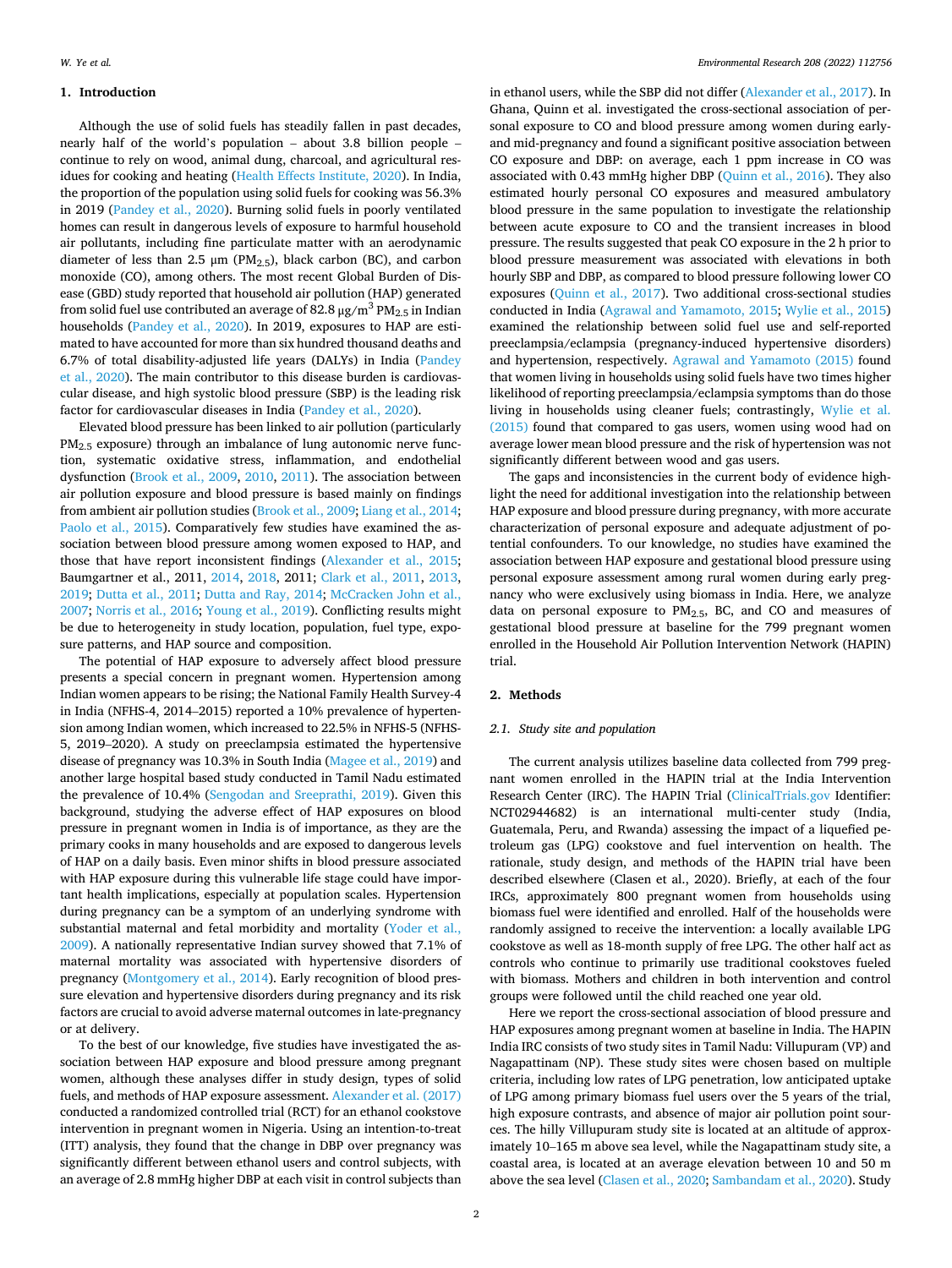sites were selected after thorough evaluation performed during a formative research period; detailed site selection methods and results in India IRC have been documented ([Sambandam et al., 2020\)](#page-7-0) (Thangavel et al., in preparation).

Pregnant women who participated in the study met a number of eligibility criteria: 1) confirmed pregnancy, 2) 18 to *<*35 years of age, 3) cook primarily with biomass stove, 4) live in the study area, 5) 9 to *<*20 weeks' gestation with a singleton pregnancy confirmed by ultrasound, 6) continued pregnancy at the time of randomization and 7) agree to participate with informed consent (Clasen et al., 2020). Eligible pregnant women were excluded if they currently smoked, planned to move permanently outside the study area in the next 12 months, or planned to use a clean fuel stove predominantly in the near future (Clasen et al., 2020). Enrollment and data collection for HAPIN participants in the India IRC started in May 2018. Participants in the current analysis include pregnant women who had completed baseline assessment and randomization ( $n = 799$ ). One participant was withdrawn due to an eligibility information error. Ethical approval for all HAPIN Trial activities in India IRC were obtained from the Institutional Ethics Committee at Sri Ramachandra Institute of Higher Education and Research (IEC-N1/16/JUL/54/49), Institutional Review Board of Emory University (00089,799), and the Indian Council of Medical Research–Health Ministry Screening Committee (5/8/4–30/(Env)/Indo-US/2016-NCD-I).

#### *2.2. Exposure measurement*

Details of the exposure assessment methods employed in the HAPIN trial are described elsewhere ([Johnson et al., 2020](#page-6-0)). At baseline and before randomization, 24-h personal exposures to  $PM_{2.5}$ , BC, and CO were assessed for all pregnant women. Real-time and integrated gravimetric personal PM2.5 exposures were measured using the Enhanced Children's MicroPEM™ (ECM) (RTI International, Research Triangle Park, USA). Real-time PM<sub>2.5</sub> concentrations were estimated with ECM's nephelometer (light-scattering sensor); average 24-h exposures are estimated using gravimetric  $PM<sub>2.5</sub>$  samples collected by drawing air through an impactor attached to a cassette containing a 15-mm Teflon® filter (PT15-AN-PF02; MTL Corporation) ([Johnson et al., 2020\)](#page-6-0). ECMs also log temperature, relative humidity, filter pressure drop, and tri-axial accelerometry.  $PM_{2.5}$  filters placed in ECMs were assessed for BC with SootScan™ Model OT21 Transmissometers (Magee Scientific) at Sri Ramachandra Institute of Higher Education and Research (SRIHER). Real-time personal exposures to CO were measured with EL-USB-300 monitors (Lascar Electronics), a lightweight, data-logging monitor the size of a large pen that runs on ½ AA batteries and has a sensing range between 0 and 300 ppm. Lascar monitors use an electrochemical cell to measure CO and record the concentration at the user-specified interval of 2.5 s.

Pregnant women wore samplers near their breathing zone. Samplers were placed in pockets of a customized vest co-designed by the participants and the SRIHER research team [\(Johnson et al., 2020](#page-6-0); [Sambandam](#page-7-0)  [et al., 2020\)](#page-7-0). The women were instructed to always wear the vest during the 24-h monitoring period except when sleeping, bathing, or conducting activities not suitable for wearing the equipment. In those time periods, samplers were kept with the vest and hung on a stand close to participants. Compliance was evaluated using a series of questionnaires that recorded the field team's observations and responses from the participants to questions directly asking about wearing the monitors at the end of each sampling period. Samples were excluded if they did not meet the data quality criteria for sample duration, flow rate, and inlet pressure. The reported final PM2.5 exposures are gravimetric exposure concentrations. When gravimetric concentrations were not available – due to missing or damaged filters, or instrument failures, like flow faults – a device-specific corrected nephelometric average concentration was utilized ([Johnson, Pillarisetti, Piedrahita, et al.](#page-6-0) in revision).

#### *2.3. Blood pressure measurement*

Resting blood pressure was measured in the right arm of seated pregnant women by a nurse or trained field worker as part of the baseline health assessment directly following the 24-h exposure monitoring period. Specifically, blood pressure was measured in triplicate with at least a 2-min resting period between repeat measurements using an automatic blood pressure monitor (model HEM-907XL; Omron®) (HAPIN study protocol v12.0, Clasen et al., 2020). The average of the three readings was used in the analysis. Blood pressure measurements were taken after ensuring that the pregnant woman had not smoked, consumed alcohol or a caffeinated beverage (coffee, tea, or Coca-Cola), or cooked using biomass in the 30 min prior to the measurement. If the participant had done any of above activities, she would be asked to refrain from these activities for 30 min before starting the blood pressure measurement (Clasen et al., 2020).

If a participant was found to have a  $SBP > 140$  mmHg and/or a DBP ≥ 90 mmHg, their blood pressure would be checked again during the same visit. If a participant had a SBP  $\geq$  140 mmHg and/or a DBP  $\geq$  90 mmHg on these two measurements, or if she had a SBP *<*80 mmHg or DBP *<*40 mmHg, the participant would be referred to the nearest health center or hospital to receive age-appropriate treatment. SBP values *<* 70 mmHg and DBP values *<* 35 mmHg were excluded as implausible. There were no implausible high vales.

## *2.4. Statistical analysis*

All data analyses were conducted using R version 4.0.3 [\(R Core](#page-7-0)  [Team, 2021\)](#page-7-0). Descriptive statistics were generated for key household and maternal characteristics, personal exposures, and blood pressures. Linear regression analyses were conducted to assess the association between HAP exposure ( $PM_{2.5}$ , BC, and CO) and blood pressure. Average SBP and DBP of the three baseline measurements were the two outcome variables in separate models. Given the medium to high correlation between PM<sub>2.5</sub> and BC exposures (Spearman's  $\rho$  [ $\gamma_s$ ] = 0.77), PM<sub>2.5</sub> and CO exposures ( $\gamma_s$  = 0.60) and BC and CO exposures ( $\gamma_s$  = 0.55) (Figure S1), exposure variables for different air pollutants were run separately in regression analyses. This resulted in three sets of multivariate linear models:  $SBP/DBP - PM_{2.5}$ ,  $SBP/DBP - BC$ , and  $SBP/DBP -$ CO. The regression equations (Eq.  $(1)$ ) can be generalized as follows:

$$
SBP / DBP = \beta_0 + \beta_1 HAP + \sum \gamma Z + \varepsilon \tag{1}
$$

where  $\beta_0$  is the intercept;  $\beta_1$  is the effect estimate for HAP exposure (PM2.5 or BC or CO) on SBP or DBP, holding other covariates constant; **Z**  represents a matrix of potential covariates (described below); and *ε* is the model residual.

Covariates considered in the model are risk factors for (1) both personal exposure (to  $PM_{2.5}$ , BC, or CO) and blood pressure levels or (2) for the blood pressure outcome. We identified covariates based on prior evidence and using a directed acyclic graph (DAG) generated using DAGitty v3.0 (Figure S2). We also considered univariate associations between covariates and SBP or DBP (Table S1).

Gestational age was determined by ultrasound at study enrollment. Maternal weight and height were recorded as part of baseline prenatal health exams, along with blood pressure measurements. Then, body mass index (BMI), defined as weight divided by the square of height, was calculated based on recorded measurements. Medical history and previous adverse pregnancy/birth events were obtained by questionnaire. Demographic and socioeconomic covariates, such as maternal age, mother's highest level of education, occupation, household size, and household wealth were recorded by questionnaires during baseline household visits. We calculated the relative household wealth using the EquityTool ([Chakraborty et al., 2016](#page-6-0)) ([https://www.equitytool.](https://www.equitytool.org/india/)  [org/india/\)](https://www.equitytool.org/india/) specifically constructed for India based on the ownership of various household assets. Physical activity quartile was calculated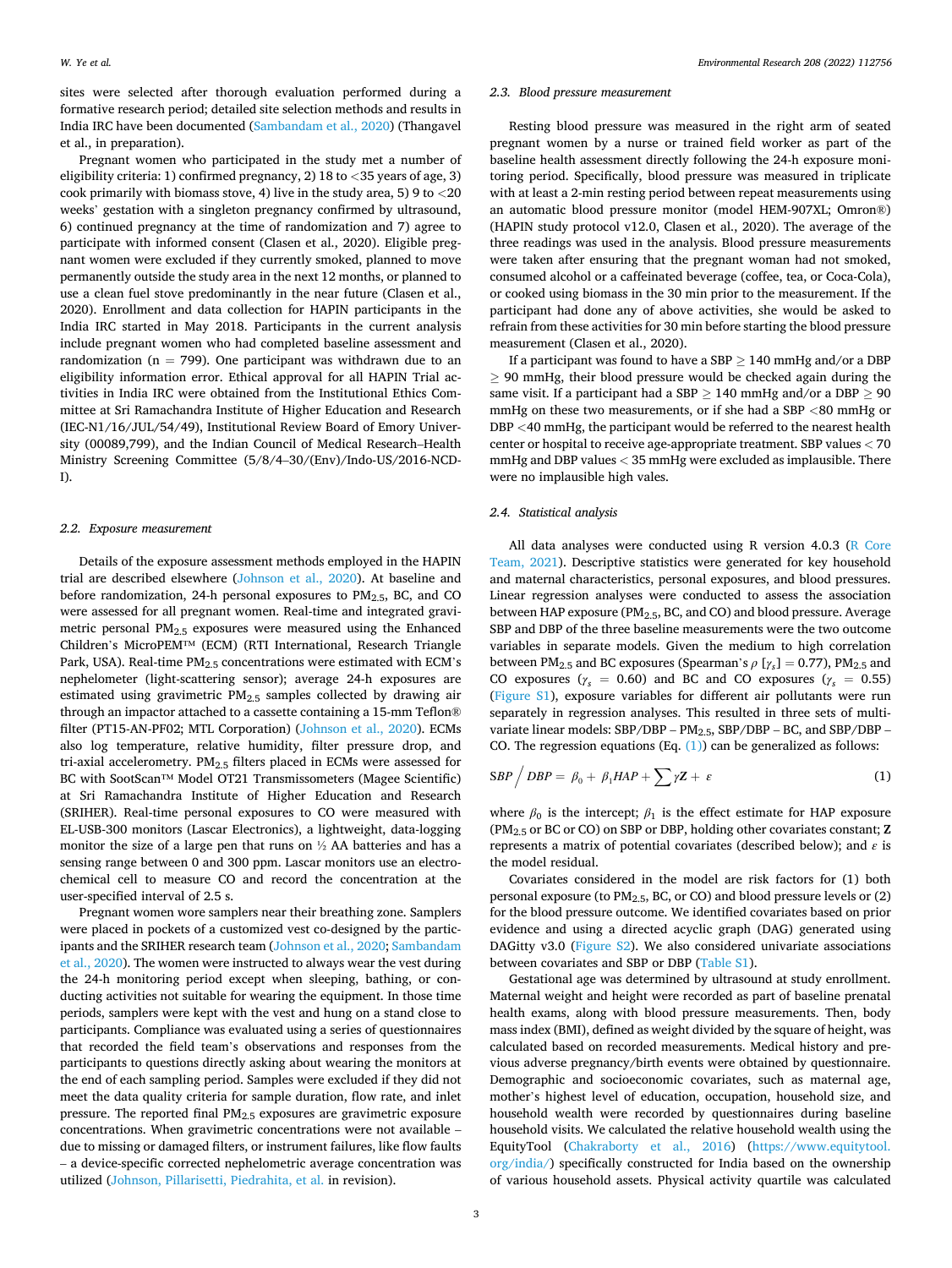based on the total MET (Metabolic Equivalent of Task) minutes per week using the World Health Organization Global Physical Activity Questionnaire (GPAQ). A MET is the ratio of the rate of energy expended during an activity to the rate of energy expended at rest (Physical activity guidelines for Americans, 2008). Factors that may influence blood pressure level (e.g., weekday/weekend and morning/afternoon of the blood pressure measurement, consumption of caffeinated beverage) and personal exposure (e.g., season, passive smoking, incense, and mosquito coils burning etc.) were also recorded by questionnaire.

We retained covariates in the final model if they changed the parameter estimate for the association between exposure and health endpoints by more than 10% based on adding and removing covariates individually in univariate analyses. The final adjusted model contained covariates for age, BMI, mother's highest level of education, household wealth index at national quintile, gestational age, and season of measurement.

Personal exposure to PM2.5, BC, and CO were natural log transformed in regression analyses to meet the assumptions of regression modeling, specifically to avoid nonlinearity, as diagnosed in partial residual plots and other standard regression diagnostics. We also examined categorical (quartile) personal exposures in all models. As sensitivity analyses, we fit a generalized additive model (GAM) to assess the potential nonlinear trends between HAP exposures and SBP/DBP. A smooth function was applied to exposure variables with an optimized smoothing parameter via restricted maximum likelihood. Various values of the basis dimension (k) were tested with gam.check(). Additionally, we tested potential effect modification by study site in the log linear models by including an interaction term between PM2.5/BC/CO exposure and study site. Finally, we reproduced the analysis after excluding the highest 1% of exposure observations.

## **3. Results**

*Baseline Characteristics.* In Table 1, we summarize descriptive characteristics of pregnant women ( $n = 799$ ) enrolled in the HAPIN trial in India. The mean (SD) gestational age of pregnant women was 16.1 (3.0) weeks at baseline. None of the participants reported previously being hypertensive or diabetic. Nearly half of participants were pregnant for the first time (49%). Among those who had been pregnant before, 12 (2%) had a history of preterm birth, 84 (11%) experienced spontaneous abortion, and 15 (2%) had stillbirths. The mother's level of education and occupation were distinct by study sites, with higher education and more mothers working from home in Nagapattinam. More than half (52%) of the women reported no formal education or incomplete primary school at the Villupuram site, while only 20% of the women reported the same in Nagapattinam (Table S2). The majority (84%) of the women were agricultural workers in Villupuram, while in Nagapattinam, nearly all (97%) participants reported no work outside of the home (Table S2). Wood was the sole biomass fuel used in the households; 95% of the pregnant women were primary cooks. Although all pregnant women were non-smokers, about one-third (32%) of households had one or more family members who smoke at home. No participant reported being on high blood pressure medication at the baseline.

*Exposure.* Compliance with the exposure monitoring is considered good. Only 22 (3%) participants were observed not wearing the equipment nor having the equipment nearby when field workers arrived at the household. Among all baseline personal HAP exposure measurements, 89% (N = 715) of pregnant women had valid  $PM_{2.5}$  samples, 87% (N = 699) had valid BC measurements and 93% ( $N = 745$ ) had valid CO samples. Table 2 provides the descriptive statistics of valid personal PM2.5, BC and CO exposures of pregnant women. Distributions of exposures are visualized in Figure S3. During the baseline period, the 24-h PM2.5 exposures of 86% of the participants were above the World Health Organization's Interim Target 1 for annual mean concentrations of 35 μg/m<sup>3</sup>. The PM<sub>2.5</sub>, BC, and CO personal exposures were all significantly

#### **Table 1**

| Baseline characteristics of pregnant women at the HAPIN India IRC. |
|--------------------------------------------------------------------|
|--------------------------------------------------------------------|

|                                                            | India IRC $(N =$   |
|------------------------------------------------------------|--------------------|
|                                                            | 799)               |
| Maternal age at baseline (years), mean (SD), min - max     | 24.0 (3.8)         |
|                                                            | $18.1 - 34.8$      |
| Gestational age at baseline (weeks), mean (SD), min-max    | 16.1 (3.0)         |
|                                                            | $9.6 - 24.9$       |
| BMI ( $\text{kg/m}^2$ ) at baseline, mean (SD), min-max    | 19.7 (3.2)         |
|                                                            | 13.3-37.6          |
| Nulliparity, n (%)                                         |                    |
| Yes                                                        | 459 (57%)          |
| No                                                         | 340 (43%)          |
| Mother's highest education level, n (%)                    |                    |
| No formal education or Primary school incomplete           | 258 (36%)          |
| Primary school complete or Secondary school incomplete     | 227 (28%)          |
| Secondary school complete or Vocational or Some college or | 287 (36%)          |
| university                                                 |                    |
| Mother's occupation outside the home, n (%)                |                    |
| Agriculture/farming                                        | 338 (42%)          |
| Service/commercial                                         | 4 (1%)             |
| No work outside of the home                                | 432 (54%)          |
| Other                                                      | 25 (3%)            |
| History of preterm birth, Yes (%)                          | 12 (2%)            |
| History of spontaneous abortion, Yes (%)                   | 84 (11%)           |
| History of stillborn, Yes (%)                              | 15 (2%)            |
| Previous history of hypertension, Yes (%)                  | 0                  |
| Previous history of diabetes, Yes (%)                      | 0                  |
| Physical activity (total MET min/week), mean (SD)          |                    |
| Quartile $1$ (<1680)                                       | 761.0 (336.0)      |
| Quartile 2 ( $>$ 1680 and $<$ 5040)                        | 2749.0 (925.0)     |
| Quartile 3 ( $\geq$ 5040 and < 6720)                       | 5229.0 (348.0)     |
| Quartile 4 ( $\geq$ 6721)                                  | 9401.0 (4187.0)    |
| Household size, mean (SD), min - max                       | $3.8(1.5)1.0-10.0$ |
| Household wealth at national quintiles, n (%)              |                    |
| Lowest $(1)$                                               | 179 (22%)          |
| Second lowest (2)                                          | 401 (50%)          |
| Medium (3)                                                 | 176 (22%)          |
| Second highest (4)                                         | 43 (5%)            |
| Primary fuel type, n (%)                                   |                    |
| Wood                                                       | 799 (100%)         |
| Cook in the past 24 h, n (%)                               |                    |
| Pregnant women                                             | 767 (96%)          |
| Others                                                     | 32 (4%)            |
| Someone in household smokes, n (%)                         |                    |
| Yes                                                        | 253 (32%)          |
| Nο                                                         | 546 (68%)          |

#### **Table 2**

Summary of 24-h personal exposures to  $PM<sub>2.5</sub>$ , BC, and CO among pregnant women using biomass at the HAPIN India IRC (based on valid samples only).

|                                                                |                                                     | N          | India IRC                                                   |
|----------------------------------------------------------------|-----------------------------------------------------|------------|-------------------------------------------------------------|
| $PM_2$ = exposure ( $\mu$ g/<br>$m^3$<br>BC exposure $(\mu g)$ | Median (IQR), Mean<br>[Range]<br>Median (IQR), Mean | 715<br>699 | 75.5 (82.2), 115.2 [9.4,<br>2100.01<br>9.6(10.7), 12.9(0.6) |
| m <sup>3</sup>                                                 | [Range]                                             |            | 102.71                                                      |
| CO exposure (ppm)                                              | Median (IQR), Mean<br>[Range]                       | 745        | 0.8(1.8), 1.8[0, 46.9]                                      |

higher in Villupuram than in Nagapattinam. The median (IQR) 24-h personal exposure to PM<sub>2.5</sub> was 75.5 (82.2)  $\mu$ g/m<sup>3</sup> [Villupuram: 99.2] (108.0)  $\mu$ g/m<sup>3</sup>; Nagapattinam: 59.4 (59.5)  $\mu$ g/m<sup>3</sup>]. The overall median (IQR) of 24-h personal exposure to BC was 9.6 (10.7)  $\mu$ g/m<sup>3</sup> [Villupuram: 13.7 (12.5) μg/m<sup>3</sup>; Nagapattinam: 7.0 (7.3) μg/m<sup>3</sup>]. For 24-h CO exposure, the overall median (IQR) level was 0.8 (1.8) ppm [Villupuram: 1.1 (2.3) ppm; Nagapattinam: 0.6 (1.2) ppm]. The higher 24-h HAP exposures at the Villupuram site were likely due to more fuel consumption, longer stove use time, differences in kitchen configurations, and other indoor and outdoor exposure sources. The 24-h personal exposures to  $PM<sub>2.5</sub>$ , BC and CO are also examined after removing the highest 1% of the measurements. The results are presented in Table S3.

*Blood Pressure*. All participants had valid blood pressure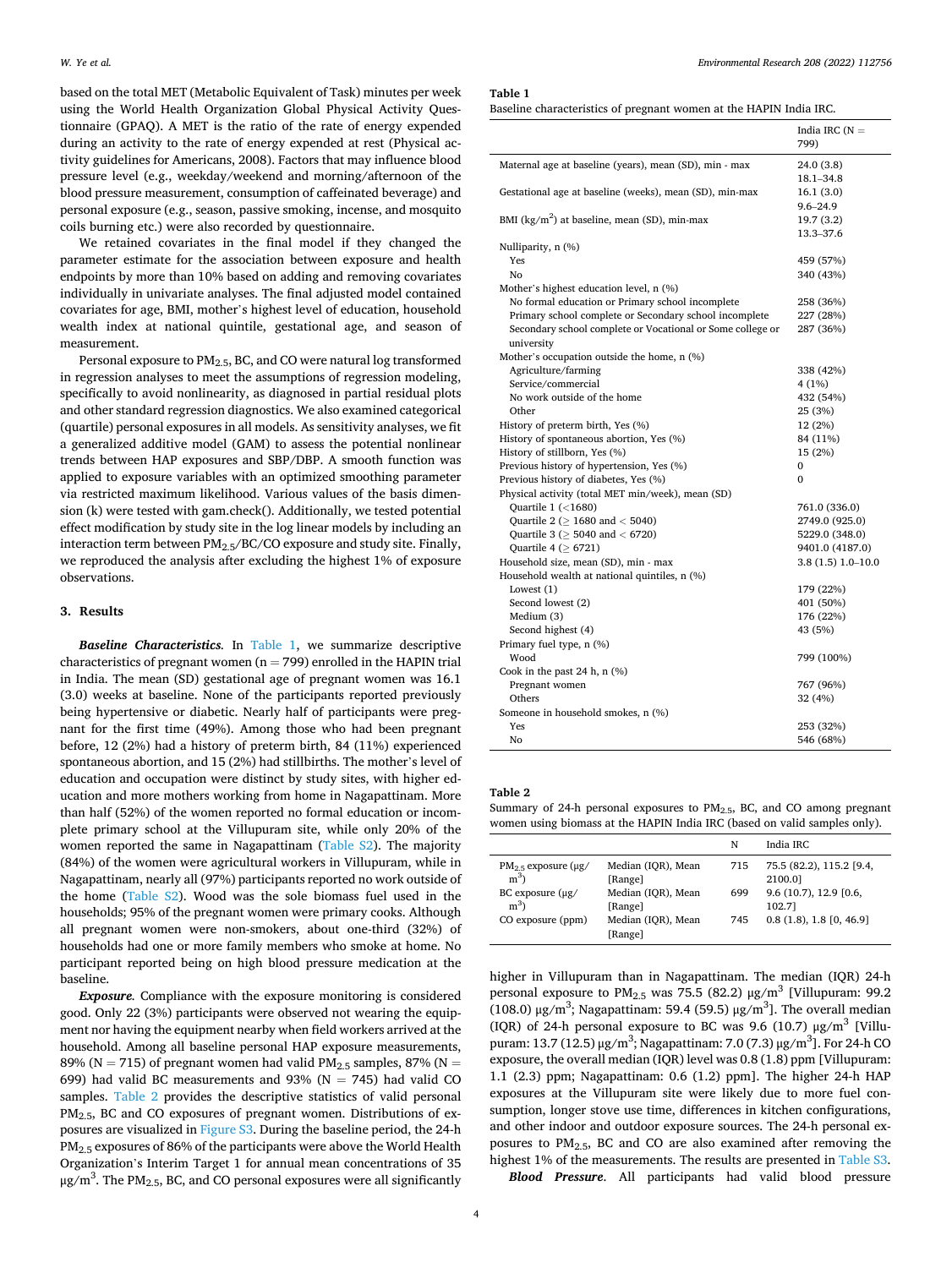#### **Table 3**

Blood pressure measurement summary for pregnant women using biomass at the HAPIN India IRC.

|                                                                  | India IRC $(N =$<br>799) |
|------------------------------------------------------------------|--------------------------|
| SBP (mmHg), mean (SD)                                            | 104.5(9.1)               |
| DBP (mmHg), mean (SD)                                            | 61.5(7.6)                |
| Blood pressure category <sup>a</sup> , $n$ (%)                   |                          |
| Normal (SBP $<$ 120 and DBP $<$ 80)                              | 758 (95%)                |
| Elevated (SBP in $120-129$ and DBP $< 80$ )                      | 26 (3%)                  |
| High blood pressure (hypertension) stage 1 (SBP in 130–139 or    | 13 (2%)                  |
| DBP in 80-89)                                                    |                          |
| High blood pressure (hypertension) stage $2$ (SBP $> 140$ or DBP | $2 (< 1\%)$              |
| > 90                                                             |                          |

<sup>a</sup> American Heart Association, American College of Cardiology (AHA/ACC) blood pressure classification.

measurements at baseline and were largely normotensive (SBP *<*120 and DBP *<*80) (95%). The mean (SD) of SBP was 104.5 (9.1) mmHg and the mean (SD) of DBP was 61.5 (7.6) mmHg (Table 3). Distributions of baseline SBP and DBP by study sites are visualized in Figure S4. 13 pregnant women (2%) were considered as at hypertension stage 1, defined as SBP between 130 and 139 mmHg or DBP between 80 and 89 mmHg. Two individuals (*<*1% of the participants) were categorized as overly hypertensive, defined as  $SBP \ge 140$  mmHg or DBP  $\ge 90$  mmHg. The categorizations of normal blood pressure and of different stages of elevated blood pressure were not different between the two study sites.

*Statistical Analysis.* Regression analyses for each HAP-gestational blood pressure pair were restricted to participants with valid exposure and blood pressure measurements. This resulted in a sample size of 715 for PM2.5-gestational blood pressure analysis, 699 for BC-gestational blood pressure analysis, and 730 for CO-gestational blood pressure

analysis (15 CO samples with values of 0 were excluded). The adjusted estimates for the effects of  $PM<sub>2.5</sub>$  BC, and CO exposure on SBP and DBP are presented in Table 4. Complete unadjusted and adjusted model outputs can be found in supplemental Table Tables S4-S7.

In adjusted models, we found that pregnant women with  $PM_{2.5}$  exposures in the highest quartile had a marginal significant association with DBP (1.50 mmHg, 95% CI: 0.03, 3.06) compared to those who had PM2.5 exposures in the lowest quartile. There was also some evidence of a log-linear trend for DBP (0.65 mmHg, 95% CI: 0.02, 1.33). No evidence of an association was observed for BC exposure and gestational blood pressure. For the CO-gestational blood pressure relationship, adjusted mean DBP was 0.36 mmHg higher (95% CI: 0.02, 0.70) per unit increase in natural log-transformed personal CO exposure. Results were stronger with CO exposure levels in the 3rd and 4th quartile, compared to those with exposure levels in the lowest quartile.

In sensitivity analyses, we used GAMs to assess the  $PM_{2.5}$ -gestational blood pressure, BC-gestational blood pressure, and CO-gestational blood pressure relationships, using a smooth term for exposures while controlling for other covariates. No model showed significance with a smoothed exposure term. Figure S5 illustrates the associations between SBP/DBP and exposures to  $PM_2$ <sub>5</sub>/BC/CO. Although the associations between BC/CO and DBP appeared to be some deviations from linearity at high levels of exposure, very few observations were at these levels and the confidence intervals were wide. The result suggests that there is some complexity in the relationship between BC/CO and DBP; however, the shape and direction of those effects is uncertain. Outputs of GAMs analysis are provided in Supplementary Information.

Furthermore, we assessed effect modification in the adjusted loglinear regression models by adding an interaction term between the exposure variable and the study site indicator variable. No model had a significant interaction term. Additionally, a stratified analysis by study site was conducted with all adjusted log-linear regression models. No

**Table 4** 

Adjusted association between personal PM<sub>2.5</sub> (N = 715), BC (N = 699) and CO (N = 730) and gestational blood pressure. Results are presented in estimate and 95% confidence interval.

|                                 | Model Type                                                        | Estimate  | p-value | 95% CI              | AIC  |  |  |
|---------------------------------|-------------------------------------------------------------------|-----------|---------|---------------------|------|--|--|
| <b>Systolic Blood Pressure</b>  |                                                                   |           |         |                     |      |  |  |
| PM <sub>2.5</sub>               | Log linear                                                        | 0.4411    | 0.2985  | $(-0.3913, 1.2734)$ | 5177 |  |  |
|                                 | Exposure Quartiles [Ref. Quartile 1, $\langle 47.7 \mu g/m^3$ ]   |           |         |                     |      |  |  |
|                                 | Quartile 2, $\langle 75.5 \,\mu g/m^3$                            | $-0.4036$ | 0.6772  | $(-2.306, 1.4989)$  | 5180 |  |  |
|                                 | Quartile 3, $\langle$ 129.9 $\mu$ g/m <sup>3</sup>                | 0.3044    | 0.7535  | $(-1.5983, 2.2071)$ |      |  |  |
|                                 | Quartile 4, $\geq$ 129.9 $\mu$ g/m <sup>3</sup>                   | 0.7824    | 0.4201  | $(-1.1217, 2.6865)$ |      |  |  |
| BC                              | Log linear                                                        | 0.33      | 0.4392  | $(-0.507, 1.167)$   | 5066 |  |  |
|                                 | Exposure Quartiles [Ref. Quartile 1, $\langle 5.5 \mu g/m^3$ ]    |           |         |                     |      |  |  |
|                                 | Quartile 2, $\langle 9.6 \mu g/m^3$                               | 0.3304    | 0.7338  | $(-1.5764, 2.2371)$ | 5068 |  |  |
|                                 | Quartile 3, $\langle 16.2 \,\mu g/m^3$                            | 1.0504    | 0.2849  | $(-0.8766, 2.9775)$ |      |  |  |
|                                 | Ouartile 4, $> 16.2 \mu g/m^3$                                    | 1.1592    | 0.242   | $(-0.7845, 3.1028)$ |      |  |  |
| CO                              | Log linear                                                        | 0.3903    | 0.0604  | $(-0.0171, 0.7976)$ | 5259 |  |  |
|                                 | Exposure Quartiles [Ref. Quartile 1, <0.4 ppm]                    |           |         |                     |      |  |  |
|                                 | Quartile $2, <0.9$ ppm                                            | 1.6371    | 0.0785  | $(-0.1868, 3.461)$  | 5261 |  |  |
|                                 | Quartile $3, < 2.1$ ppm                                           | 1.9632    | 0.0342  | (0.1464, 3.78)      | 5261 |  |  |
|                                 | Quartile $4$ , $> 2.1$ ppm                                        | 1.1915    | 0.2019  | $(-0.6398, 3.0228)$ | 5261 |  |  |
| <b>Diastolic Blood Pressure</b> |                                                                   |           |         |                     |      |  |  |
| PM <sub>2.5</sub>               | Log linear                                                        | 0.6528    | 0.0584  | $(-0.0231, 1.3287)$ | 4879 |  |  |
|                                 | Exposure Quartiles [Ref. Quartile 1, $\langle 47.7 \,\mu g/m^3$ ] |           |         |                     |      |  |  |
|                                 | Quartile 2, $\langle 75.5 \,\mu g/m^3$                            | $-0.5609$ | 0.4748  | $(-2.101, 0.9791)$  | 4878 |  |  |
|                                 | Quartile 3, $\langle$ 129.9 µg/m <sup>3</sup>                     | 1.032     | 0.1888  | $(-0.5082, 2.5722)$ |      |  |  |
|                                 | Ouartile 4, $> 129.9 \,\mu g/m^3$                                 | 1.5151    | 0.054   | $(-0.0263, 3.0565)$ |      |  |  |
| BC                              | Log linear                                                        | 0.5038    | 0.1487  | $(-0.1804, 1.1881)$ | 4784 |  |  |
|                                 | Exposure Quartiles [Ref. Quartile 1, $\langle 5.5 \mu g/m^3$ ]    |           |         |                     |      |  |  |
|                                 | Quartile 2, $\langle 9.6 \mu g/m^3$                               | 0.2138    | 0.7876  | $(-1.344, 1.7717)$  | 4786 |  |  |
|                                 | Quartile 3, $\langle 16.2 \,\mu g/m^3$                            | 1.2862    | 0.1092  | $(-0.2882, 2.8606)$ |      |  |  |
|                                 | Ouartile $4$ , $> 16.2 \mu g/m^3$                                 | 1.2893    | 0.1114  | $(-0.2987, 2.8773)$ |      |  |  |
| CO                              | Log linear                                                        | 0.3595    | 0.0365  | (0.0226, 0.6963)    | 4981 |  |  |
|                                 | Exposure Quartiles [Ref. Quartile 1, <0.4 ppm]                    |           |         |                     |      |  |  |
|                                 | Quartile $2, <0.9$ ppm                                            | 1.1015    | 0.1515  | $(-0.4047, 2.6078)$ | 4981 |  |  |
|                                 | Quartile $3, < 2.1$ ppm                                           | 1.6005    | 0.0366  | (0.1002, 3.1009)    |      |  |  |
|                                 | Quartile $4$ , $> 2.1$ ppm                                        | 2.0838    | 0.007   | (0.5714, 3.5961)    |      |  |  |

Note: All models adjusted for age, BMI, mother's highest level of education, household wealth index, gestational age, and season.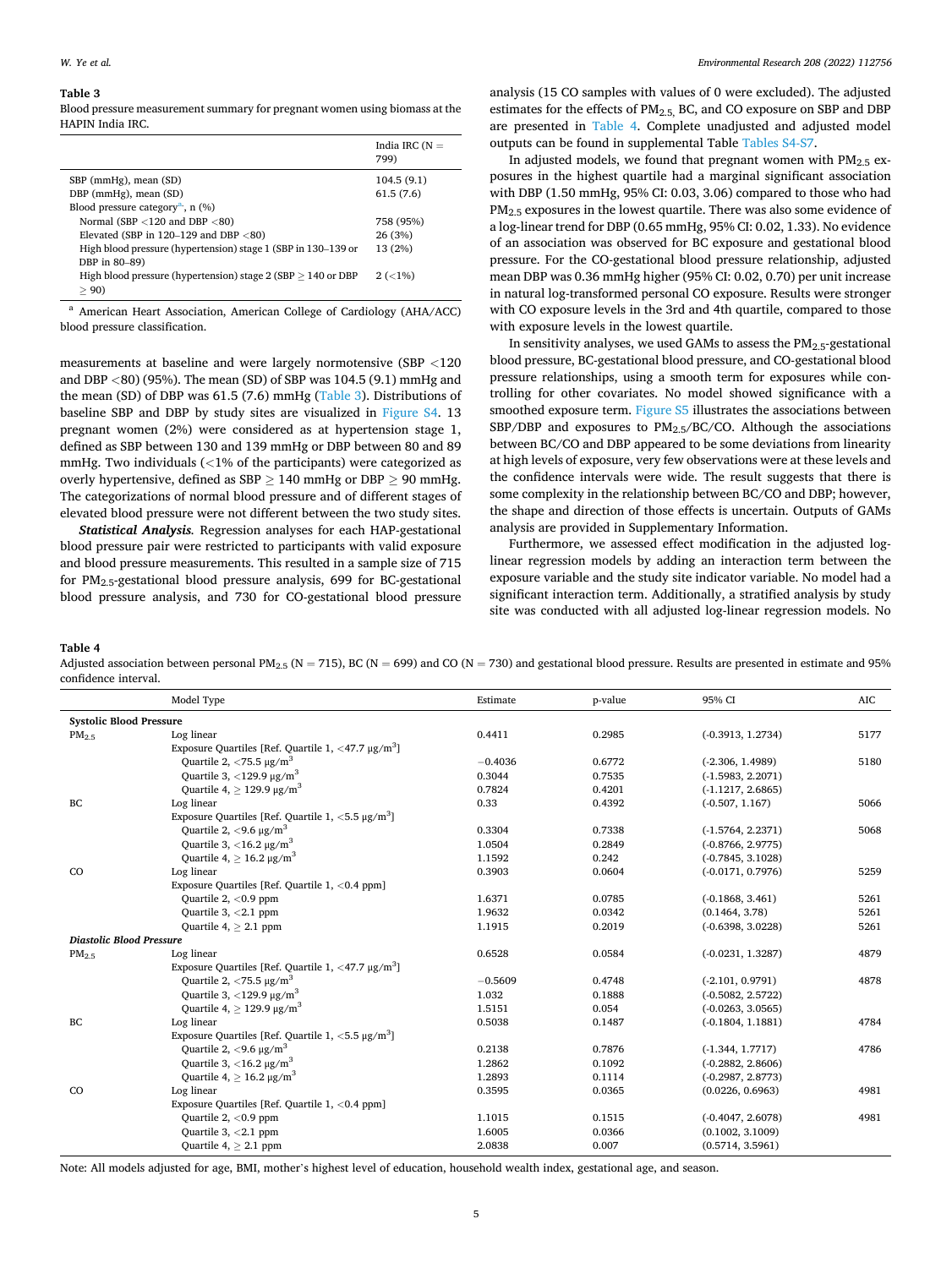significant association was observed between HAP exposure and gestational blood pressure at the study site level. Finally, excluding the highest 1% of exposure observations did not appreciably change the associations between  $PM<sub>2.5</sub>/CO$  and gestational blood pressure. However, a marginally significant association was observed for BC and DBP in both log linear exposure and categorical exposure models after removing the highest 1% of exposure measurements (Table S9).

## **4. Discussion**

This is the first study to examine the relationship between HAP and gestational blood pressure using quantitively measured personal exposures and blood pressure among pregnant Indian women using solid fuels in their early pregnancy. This cohort of pregnant women does not have common risk factors for elevated blood pressure or hypertension; they are predominantly young, with relatively low BMI and socioeconomic status. However, we found that SBP and DBP were higher in pregnant women exposed to higher levels of PM<sub>2.5</sub> and CO, though only the results for the association between CO and DBP reached conventional statistical significance ( $\alpha \leq 0.05$ ). We observed a positive association between CO and DBP among the entire study cohort; the effect was stronger in pregnant women with higher (in 3rd [≥ 0.9 and *<* 2.1 ppm] and 4th quartile  $[ \geq 2.1$  and  $\leq 46.9$  ppm]) CO exposures. As for the relationship between  $PM<sub>2.5</sub>$  and DBP, we only saw a borderline significant positive association among all participants. The effect was slightly stronger among pregnant women with  $PM<sub>2.5</sub>$  exposures in the highest quartile ( $\geq 129.9$  and  $\leq 2100 \text{ }\mu\text{g/m}^3$ ) compared to those who had exposures in the lowest quartile ( $\geq$  9.4 and  $<$  47.7  $\mu$ g/m<sup>3</sup>).

Our finding supports evidence from prior studies conducted in pregnant women. In a similar baseline assessment of a cookstove intervention study with Ghanaian pregnant women of early gestation (average 16 weeks), a significant positive association was also found between CO exposure and DBP (an increase of 0.43 mmHg DBP for each 1 ppm elevation in CO exposure), while a non-significant positive trend was observed for SBP ([Quinn et al., 2016\)](#page-7-0). In another intervention study, results from an ITT analysis of an ethanol cookstove intervention in pregnant Nigerian women suggested that DBP levels were significantly higher in control subjects using kerosene/firewood cookstoves; however, the SBP level did not differ between the intervention and control groups ([Alexander et al., 2017](#page-6-0)). The magnitude of the association observed in our study population (Table S5) is smaller in scale than the associations between CO and DBP that have been reported in Ghana, although the mean CO exposure in our cohort (2.0 ppm) was slightly higher than that of the Ghanaian cohort of pregnant women (1.6 ppm) ([Quinn et al., 2016\)](#page-7-0). This smaller effect of CO on blood pressure may be due to the younger age (24.0  $\pm$  3.8 vs. 27.3  $\pm$  7.1) and lower BMI of our participants (19.7  $\pm$  3.2 vs. 23.3  $\pm$  3.3). Additionally, the mean SBP and DBP are both lower in our study (SBP: 104.5  $\pm$  9.1 mmHg; DBP: 61.5  $\pm$ 7.6 mmHg), compared to those in Ghana (SBP:  $105.5 \pm 10.2$  mmHg; DBP:  $63.2 \pm 7.9$  mmHg) [\(Quinn et al., 2016,](#page-7-0) [2017\)](#page-7-0) and Nigeria (SBP: 110.4  $\pm$  11.9 [intervention] and 111.3  $\pm$  10.8 mmHg [control]; DBP: 69.2  $\pm$  9.5 mmHg [intervention] and 70.0  $\pm$  10.3 [control]) at baseline ([Alexander et al., 2017](#page-6-0)).

Our results are not entirely consistent with findings from similar studies conducted in non-pregnant women. Unlike the strong association observed between personal exposure to PM2.5 and blood pressure in non-pregnant Chinese women [\(Baumgartner et al., 2011](#page-6-0); [2018](#page-6-0), [2014](#page-6-0); [Chen et al., 2020](#page-6-0)), we did not find a significant  $PM_{2.5}$ -gestational blood pressure association across our entire study cohort. Among all women enrolled, they found a 1-log- $\mu$ g/m<sup>3</sup> increase in PM<sub>2.5</sub> exposure was associated with 2.2 mmHg higher SBP (95% CI: 0.8, 3.7) and 0.5 mmHg higher DBP (95% CI: 0.4, 1.3) and the estimated effects were stronger among women *>*50 years of age (Baumgartner et al., 2011; [2018, 2014](#page-6-0)). Also, no evidence of association was observed for BC exposure and gestational blood pressure in our main analysis, though some evidence suggested a positive BC-DBP association after removing the highest 1% of BC exposures. However, a stronger association between BC (compared to  $PM_{2.5}$ ) and blood pressure (a 1-log- $\mu$ g/m<sup>3</sup> increase in BC was associated with 4.3 mmHg higher SBP) was observed in [Baum](#page-6-0)[gartner et al. \(2018](#page-6-0), [2014\)](#page-6-0). In Honduras, [Young et al. \(2019\)](#page-7-0) find no significant association between personal exposures to  $PM<sub>2.5</sub>$  or BC and BP; in Nicaragua, [Clark et al. \(2011\)](#page-6-0) only observed a significant relationship between personal CO exposure and SBP in overweight participants; while in India, results from [Norris et al. \(2016\)](#page-7-0) suggested increases in personal exposure to BC were actually associated with small decreases in DBP.

The varying direction and scale of the effects of HAP on blood pressure in the above studies compared to ours may be a result of the differences in the type of solid fuels being used, cooking practices, age, BMI, basal blood pressure levels, and, more importantly, pregnancy, a factor known to influence blood pressure. In clinically healthy pregnant women, blood pressure steadily decreases up to the middle of gestation and increases up to the day of delivery, with final blood pressure values similar to those found early in pregnancy in the same women ([Hermida](#page-6-0)  [et al., 2000](#page-6-0)). However, after controlling for gestational age in our analysis, we still observed strong associations between CO and DBP among highly exposed participants and across the entire group of study participants. These findings, together with the largely consistent evidence from other studies conducted in pregnant women, provide evidence confirming an association between HAP exposure and gestational blood pressure – particularly the influence on DBP.

As other studies have noted, the observed small size of the blood pressure changes induced by HAP exposure are not likely to have significant clinical relevance for individuals, especially among our young and low risk cohort, However, even small changes in blood pressure at the population level can translate into significant health burdens globally, given the large number of populations exposed to HAP on a daily basis. For example, depending on age, a 5 mmHg lower than usual DBP was associated with 19%–50% lower total stroke risk and 11%–41% lower ischemic heart disease risk (Asia Pacific Cohort Studies Collaboration, 2003). In addition, blood pressure levels are different between complicated and uncomplicated pregnancies as early as in the first trimester of gestation ([Hermida et al., 2000\)](#page-6-0). Understanding the association between HAP exposure and blood pressure in early- and mid-pregnancy may have important implications for blood pressure monitoring and management among pregnant women, as continuous elevation in blood pressure may develop into gestational hypertension and preeclampsia and could contribute to the risk of developing hypertension later in life ([Asayama and Imai, 2018\)](#page-6-0).

An important limitation of this study is its cross-sectional design. Burning solid fuels is a long-term behavior and air pollution-triggered changes in blood pressure can occur both acutely and over long periods of time, such as days or months [\(Brook et al., 2009\)](#page-6-0). A 24-h HAP exposure measurement and a single blood pressure measurement may not represent true average exposures or blood pressures, and our analysis cannot establish the duration of air pollution effects on blood pressure ([Baumgartner et al., 2018](#page-6-0)). The observational study design also has the inherent challenge of residual confounding [\(Díaz et al., 2007](#page-6-0); [Smith et al., 2011\)](#page-7-0). Future analysis of a longitudinal, repeat measures exposure-response relationship over the entire pregnancy under a clean energy intervention regime in this population may facilitate the evaluation of longer-term changes in HAP exposure and gestational blood pressure.

We also did not have data on some important potential covariates that might confound or modify the association between HAP exposure and gestational blood pressure, such as sodium intake and ambient temperature [\(Brook et al., 2011](#page-6-0); [Clark et al., 2019;](#page-6-0) [Quinn et al., 2016](#page-7-0)). However, in our study area, the ambient temperature does not vary considerably within the same season ([timeanddate.com\)](http://timeanddate.com) and we have controlled for season in all HAP-gestational blood pressure models.

Despite these limitations, our study has several notable methodological strengths and innovations. To our knowledge, this is the first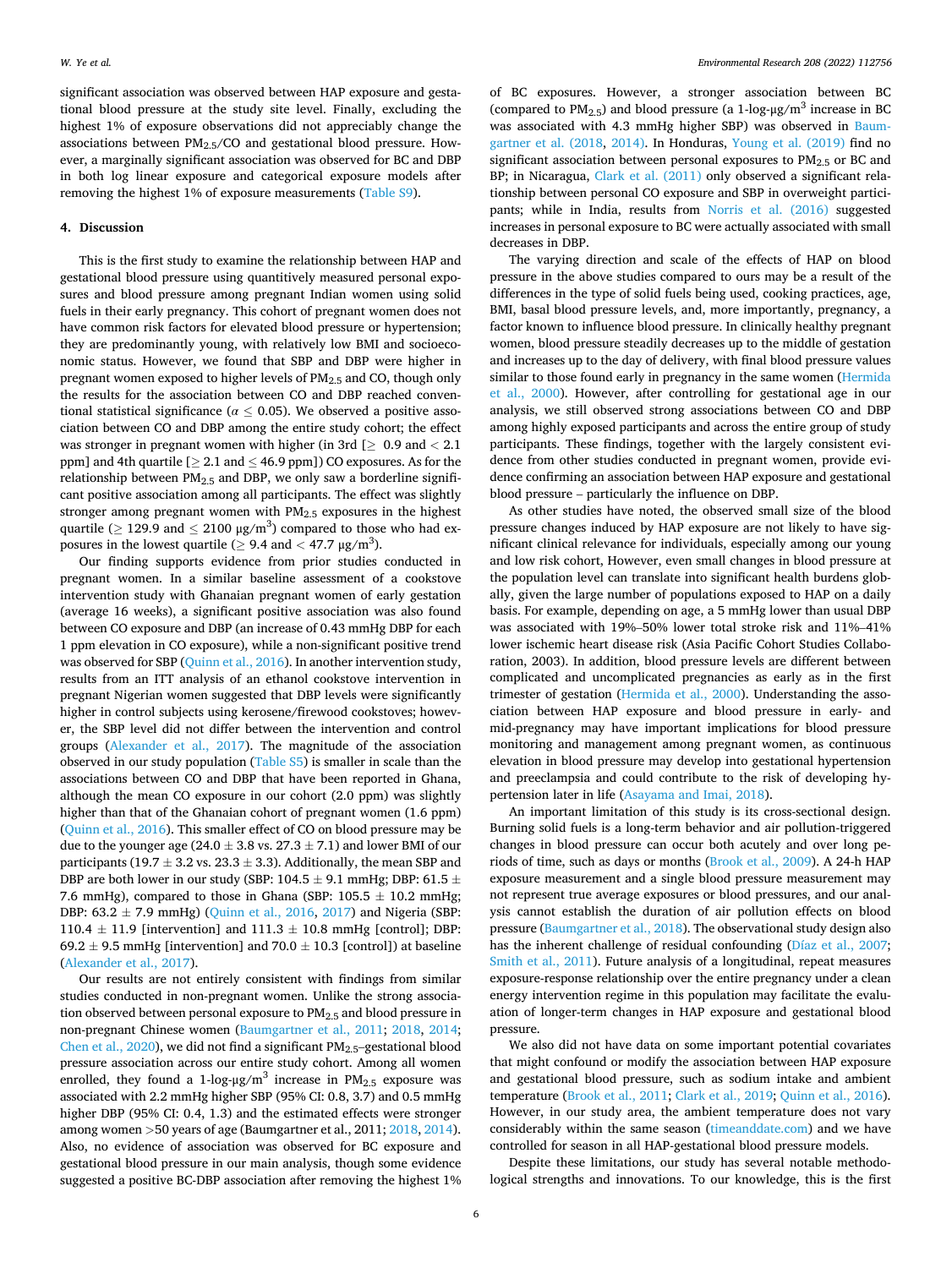<span id="page-6-0"></span>study in India that has established the association between HAP and blood pressure using quantitively measured personal exposure and blood pressure among pregnant women. The extensive measurements in such a large cohort permit us to understand the 'usual' daily HAP exposures of pregnant women using solid fuels, the blood pressure distribution during early- and mid-pregnancy, and the relationships between the two. Furthermore, we measured  $PM_{2.5}$ , BC, and CO, major constituents of HAP from solid fuels burning, simultaneously. This allows us to understand the relationship between these different household air pollutants and examine their association with blood pressure individually.

Elevated blood pressure is recognized as one of the most important independent risk factors for cardiovascular disease in India and presents a special concern for pregnant women. Our study contributes to the limited evidence on the association between HAP and blood pressure among pregnant women and suggests that interventions that reduce HAP exposures may improve blood pressure, and subsequently, reduce the incidence of gestational hypertension that could contribute to the risk of adverse pregnancy outcomes and hypertension later in life. More broadly, our characterization of the unique HAP exposure profiles among women using solid fuels in South India may be useful to better understand the magnitude of health effects attributable to air pollution in this region and inform interventions and policies aimed at reducing HAP exposure and associated health effects in India and other developing countries.

## **Declaration of competing interest**

The authors declare that they have no known competing financial interests or personal relationships that could have appeared to influence the work reported in this paper.

## **Acknowledgments**

The HAPIN trial is funded by the NIH (cooperative agreement 1UM1HL134590) in collaboration with the Bill & Melinda Gates Foundation (OPP1131279). Participating NIH organizations include the NHLBI; National Institute of Environmental Health Sciences (NIEHS); National Cancer Institute (NCI); National Institute of Child Health and Human Development (NICHD); Fogarty International Center (FIC); and the NIH Common Fund.

#### **Appendix A. Supplementary data**

Supplementary data to this article can be found online at [https://doi.](https://doi.org/10.1016/j.envres.2022.112756)  [org/10.1016/j.envres.2022.112756.](https://doi.org/10.1016/j.envres.2022.112756)

#### **References**

- Agrawal, S., Yamamoto, S., 2015. Effect of Indoor air pollution from biomass and solid fuel combustion on symptoms of preeclampsia/eclampsia in Indian women. Indoor Air 25, 341–352. <https://doi.org/10.1111/ina.12144>.
- Alexander, D., Larson, T., Bolton, S., Vedal, S., 2015. Systolic blood pressure changes in indigenous Bolivian women associated with an improved cookstove intervention. Air Qual Atmos Health 8, 47–53. <https://doi.org/10.1007/s11869-014-0267-6>.
- Alexander, D., Northcross, A., Wilson, N., Dutta, A., Pandya, R., Ibigbami, T., Adu, D., Olamijulo, J., Morhason-Bello, O., Karrison, T., Ojengbede, O., Olopade, C.O., 2017. Randomized controlled ethanol cookstove intervention and blood pressure in pregnant Nigerian women. Am. J. Respir. Crit. Care Med. 195, 1629–1639. [https://](https://doi.org/10.1164/rccm.201606-1177OC)  [doi.org/10.1164/rccm.201606-1177OC](https://doi.org/10.1164/rccm.201606-1177OC).
- Asayama, K., Imai, Y., 2018. The impact of salt intake during and after pregnancy. Hypertens. Res. 41, 1–5.<https://doi.org/10.1038/hr.2017.90>.
- Baumgartner, Jill, Schauer, J. James, Ezzati, Majid, Lu, Lin, Cheng, Chun, Patz, Jonathan A., Bautista, Leonelo E., 2011. Indoor air pollution and blood pressure in adult women living in rural China. Environ. Health Perspect. 119, 1390–1395. [https://doi.](https://doi.org/10.1289/ehp.1003371)  [org/10.1289/ehp.1003371.](https://doi.org/10.1289/ehp.1003371)
- Baumgartner, J., Zhang, Y., Schauer, J.J., Huang, W., Wang, Y., Ezzati, M., 2014. Highway proximity and black carbon from cookstoves as a risk factor for higher blood pressure in rural China. Proc. Natl. Acad. Sci. Unit. States Am. 111, 13229–13234. <https://doi.org/10.1073/pnas.1317176111>.
- Baumgartner, J., Carter, E., Schauer, J.J., Ezzati, M., Daskalopoulou, S.S., Valois, M.-F., Shan, M., Yang, X., 2018. Household air pollution and measures of blood pressure,

arterial stiffness and central haemodynamics. Heart 104, 1515–1521. [https://doi.](https://doi.org/10.1136/heartjnl-2017-312595) org/10.1136/heartinl-2017-31259

- Brook, R.D., Urch, B., Dvonch, J.T., Bard, R.L., Speck, M., Keeler, G., Morishita, M., Marsik, F.J., Kamal, A.S., Kaciroti, N., Harkema, J., Corey, P., Silverman, F., Gold, D. R., Wellenius, G., Mittleman, M.A., Rajagopalan, S., Brook, J.R., 2009. Insights into the mechanisms and mediators of the effects of air pollution exposure on blood pressure and vascular function in healthy humans. Hypertension 54, 659–667. [https://doi.org/10.1161/HYPERTENSIONAHA.109.130237.](https://doi.org/10.1161/HYPERTENSIONAHA.109.130237)
- Brook, R.D., Rajagopalan, S., Pope, C.A., Brook, J.R., Bhatnagar, A., Diez-Roux, A.V., Holguin, F., Hong, Y., Luepker, R.V., Mittleman, M.A., Peters, A., Siscovick, D., Smith, S.C., Whitsel, L., Kaufman, J.D., 2010. Particulate matter air pollution and cardiovascular disease. Circulation 121, 2331–2378. [https://doi.org/10.1161/](https://doi.org/10.1161/CIR.0b013e3181dbece1)  [CIR.0b013e3181dbece1.](https://doi.org/10.1161/CIR.0b013e3181dbece1)
- Brook, R.D., Weder, A.B., Rajagopalan, S., 2011. "Environmental hypertensionology" the effects of environmental factors on blood pressure in clinical practice and research. J. Clin. Hypertens. 13, 836–842. [https://doi.org/10.1111/j.1751-7176.2011.00543.](https://doi.org/10.1111/j.1751-7176.2011.00543.x)  [x.](https://doi.org/10.1111/j.1751-7176.2011.00543.x)
- Chakraborty, N.M., Fry, K., Behl, R., Longfield, K., 2016. Simplified asset indices to measure wealth and equity in health programs: a reliability and validity analysis using survey data from 16 countries. Glob. Health: Sci. Practi. 4, 141–154. [https://](https://doi.org/10.9745/GHSP-D-15-00384)  [doi.org/10.9745/GHSP-D-15-00384](https://doi.org/10.9745/GHSP-D-15-00384).
- Chen, Y., Fei, J., Sun, Z., Shen, G., Du, W., Zang, L., Yang, L., Wang, Y., Wu, R., Chen, A., Zhao, M., 2020. Household air pollution from cooking and heating and its impacts on blood pressure in residents living in rural cave dwellings in Loess Plateau of China. Environ. Sci. Pollut. Res. 27, 36677–36687. [https://doi.org/10.1007/s11356-020-](https://doi.org/10.1007/s11356-020-09677-1) [09677-1](https://doi.org/10.1007/s11356-020-09677-1).
- Clark, M.L., Bazemore, H., Reynolds, S.J., Heiderscheidt, J.M., Conway, S., Bachand, A. M., Volckens, J., Peel, J.L., 2011. A baseline evaluation of traditional cook stove smoke exposures and indicators of cardiovascular and respiratory health among Nicaraguan women. Int. J. Occup. Environ. Health 17, 113-121. [https://doi.org/](https://doi.org/10.1179/107735211799030942) [10.1179/107735211799030942.](https://doi.org/10.1179/107735211799030942)
- Clark, M.L., Bachand, A.M., Heiderscheidt, J.M., Yoder, S.A., Luna, B., Volckens, J., Koehler, K.A., Conway, S., Reynolds, S.J., Peel, J.L., 2013. Impact of a cleanerburning cookstove intervention on blood pressure in Nicaraguan women. Indoor Air 23, 105–114. [https://doi.org/10.1111/ina.12003.](https://doi.org/10.1111/ina.12003)
- Clark, S.N., Schmidt, A.M., Carter, E.M., Schauer, J.J., Yang, X., Ezzati, M., Daskalopoulou, S.S., Baumgartner, J., 2019. Longitudinal evaluation of a household energy package on blood pressure, central hemodynamics, and arterial stiffness in China. Environ. Res. 177, 108592. <https://doi.org/10.1016/j.envres.2019.108592>.
- Clasen, Thomas, Checkley, William, Peel, Jennifer L., Balakrishnan, Kalpana, McCracken, John P., Rosa, Ghislaine, Thompson, Lisa M., Barr, Boyd Dana, Clark, Maggie L., Johnson, Michael A., Waller, Lance A., Jaacks Lindsay, M., Kyle, Steenland, Jaime, Miranda J., Chang Howard, H., Kim, Dong-Yun, McCollum Eric, D., Davila-Roman Victor, G., Aris, Papageorghiou, Rosenthal Joshua, P., 2020. Design and rationale of the HAPIN study: a multicountry randomized controlled trial to assess the effect of liquefied petroleum gas stove and continuous fuel distribution. Environ. Health Perspect. 128, 047008 [https://doi.org/10.1289/EHP6407.](https://doi.org/10.1289/EHP6407)
- Díaz, E., Smith-Sivertsen, T., Pope, D., Lie, R.T., Díaz, A., McCracken, J., Arana, B., Smith, K.R., Bruce, N., 2007. Eye discomfort, headache and back pain among Mayan Guatemalan women taking part in a randomised stove intervention trial. J. Epidemiol. Community Health 61, 74–79. [https://doi.org/10.1136/](https://doi.org/10.1136/jech.2006.043133)  [jech.2006.043133.](https://doi.org/10.1136/jech.2006.043133)
- Dutta, A., Ray, M.R., 2014. Hypertension and respiratory health in biomass smokeexposed premenopausal Indian women. Air Qual Atmos Health 7, 229–238. [https://](https://doi.org/10.1007/s11869-013-0228-5)  [doi.org/10.1007/s11869-013-0228-5.](https://doi.org/10.1007/s11869-013-0228-5)
- Dutta, A., Mukherjee, B., Das, D., Banerjee, A., Ray, M.R., 2011. Hypertension with elevated levels of oxidized low-density lipoprotein and anticardiolipin antibody in the circulation of premenopausal Indian women chronically exposed to biomass smoke during cooking. Indoor Air 21, 165–176. [https://doi.org/10.1111/j.1600-](https://doi.org/10.1111/j.1600-0668.2010.00694.x)  [0668.2010.00694.x.](https://doi.org/10.1111/j.1600-0668.2010.00694.x)

[Health Effects Institute, 2020. State of Global Air 2020 \(Special Report\). Health Effects](http://refhub.elsevier.com/S0013-9351(22)00083-4/sref20) [Institute, Boston, MA.](http://refhub.elsevier.com/S0013-9351(22)00083-4/sref20)

- Hermida, R.C., Ayala, D.E., Mojón, A., Fernández, J.R., Alonso, I., Silva, I., Ucieda, R., Iglesias, M., 2000. Blood pressure patterns in normal pregnancy, gestational hypertension, and preeclampsia. Hypertension 36, 149–158. [https://doi.org/](https://doi.org/10.1161/01.hyp.36.2.149)  [10.1161/01.hyp.36.2.149](https://doi.org/10.1161/01.hyp.36.2.149).
- Johnson, Michael A., Kyle, Steenland, Ricardo, Piedrahita, Clark Maggie, L., Ajay, Pillarisetti, Kalpana, Balakrishnan, Peel Jennifer, L., Naeher Luke, P., Liao, Jiawen, Wilson, Daniel, Jeremy, Sarnat, Underhill Lindsay, J., Vanessa, Burrowes, McCracken John, P., Ghislaine, Rosa, Joshua, Rosenthal, Sankar, Sambandam, de Leon Oscar, Kirby Miles, A., Katherine, Kearns, William, Checkley, Thomas, Clasen, null, null, 2020. Air pollutant exposure and stove use assessment methods for the household air pollution intervention network (HAPIN) trial. Environ. Health Perspect. 128, 047009 [https://doi.org/10.1289/](https://doi.org/10.1289/EHP6422) [EHP6422](https://doi.org/10.1289/EHP6422).
- Liang, R., Zhang, B., Zhao, X., Ruan, Y., Lian, H., Fan, Z., 2014. Effect of exposure to PM2.5 on blood pressure: a systematic review and meta-analysis. J. Hypertens. 32, 2130–2140.<https://doi.org/10.1097/HJH.0000000000000342>discussion 2141.
- Magee, L.A., Sharma, S., Nathan, H.L., Adetoro, O.O., Bellad, M.B., Goudar, S., Macuacua, S.E., Mallapur, A., Qureshi, R., Sevene, E., Sotunsa, J., Valá, A., Lee, T., Payne, B.A., Vidler, M., Shennan, A.H., Bhutta, Z.A., Dadelszen, P. von, Group, the C. S., 2019. The incidence of pregnancy hypertension in India, Pakistan, Mozambique, and Nigeria: a prospective population-level analysis. PLoS Med. 16, e1002783 [https://doi.org/10.1371/journal.pmed.1002783.](https://doi.org/10.1371/journal.pmed.1002783)
- McCracken John, P., Smith Kirk, R., Anaité, Díaz, Mittleman Murray, A., Schwartz, Joel, 2007. Chimney stove intervention to reduce long-term wood smoke exposure lowers